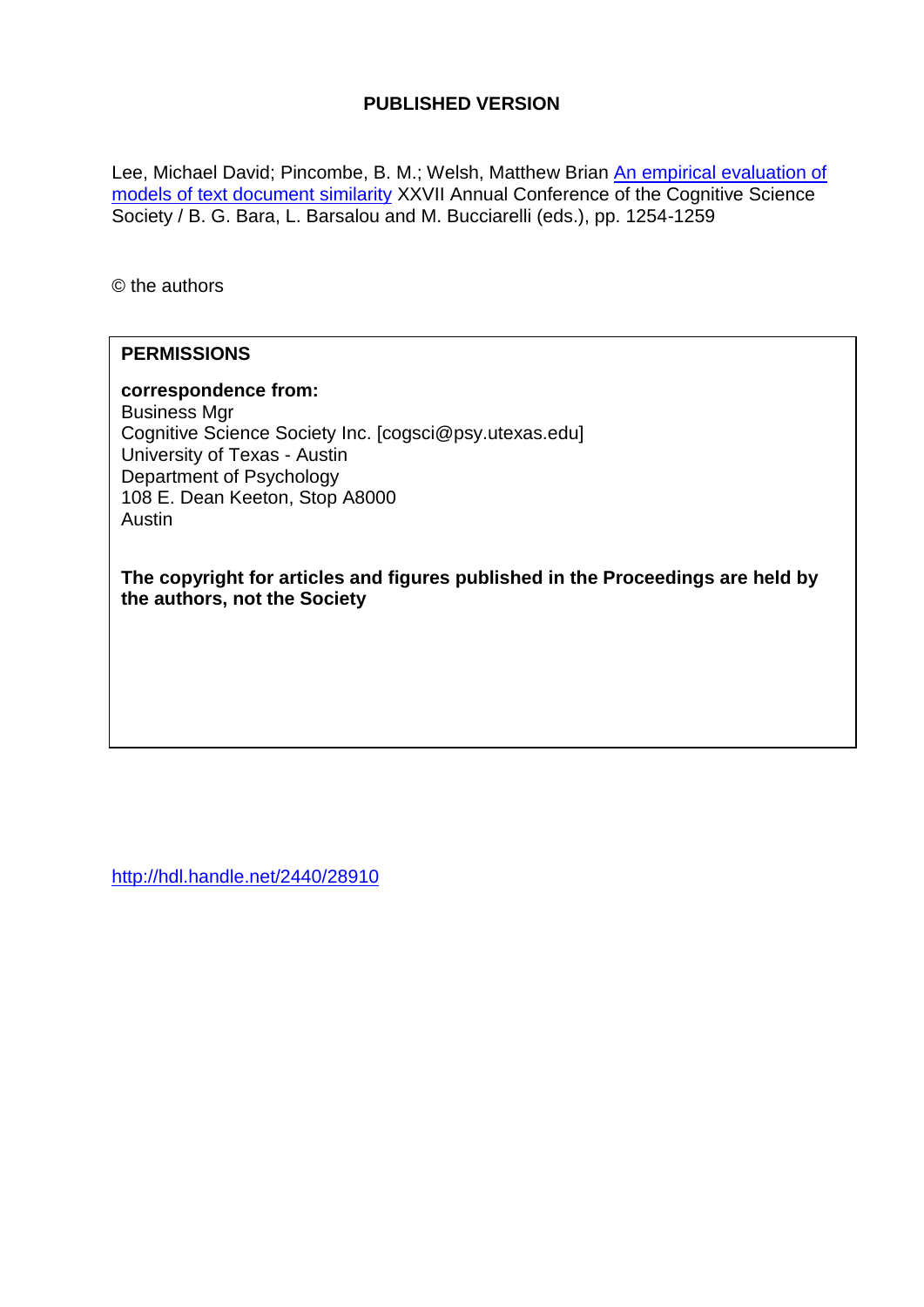# **An Empirical Evaluation of Models of Text Document Similarity**

**Michael D. Lee (michael.lee@adelaide.edu.au)**

Department of Psychology, University of Adelaide South Australia, 5005, AUSTRALIA

## **Brandon Pincombe (brandon.pincombe@dsto.defence.gov.au)**

Intelligence Surveillance and Reconnaissance Division, Defence Science and Technology Organisation PO Box 1500, Edinburgh SA 5111 AUSTRALIA

## **Matthew Welsh (matthew.welsh@adelaide.edu.au)**

Australian School of Petroleum Engineering, University of Adelaide South Australia, 5005, AUSTRALIA

#### **Abstract**

Modeling the semantic similarity between text documents presents a significant theoretical challenge for cognitive science, with ready-made applications in information handling and decision support systems dealing with text. While a number of candidate models exist, they have generally not been assessed in terms of their ability to emulate human judgments of similarity. To address this problem, we conducted an experiment that collected repeated similarity measures for each pair of documents in a small corpus of short news documents. An analysis of human performance showed inter-rater correlations of about 0.6. We then considered the ability of existing models—using wordbased, n-gram and Latent Semantic Analysis (LSA) approaches—to model these human judgments. The best performed LSA model produced correlations of about 0.6, consistent with human performance, while the best performed word-based and n-gram models achieved correlations closer to 0.5. Many of the remaining models showed almost no correlation with human performance. Based on our results, we provide some discussion of the key strengths and weaknesses of the models we examined.

## **Introduction**

Modeling the semantic similarity between text documents is an interesting problem for cognitive science, for both theoretical and practical reasons. Theoretically, it involves the study of a basic cognitive process with richly structured natural stimuli. Practically, search engines, text corpus visualizations, and a variety of other applications for filtering, sorting, retrieving, and generally handling text rely fundamentally on similarity measures. For this reason, the ability to assess semantic similarity in an accurate, automated, and scalable way is a key determinant of the effectiveness of most information handling and decision support software that deals with text.

A variety of different approaches have been developed for modeling text document similarity. These include simple word-based, keyword-based and  $n$ -gram measures (e.g., Salton, 1989; Damashek, 1995), and more complicated approaches such as Latent Semantic Analysis (LSA: Deerwester et al., 1990; Landauer and Dumais, 1997). While all of these approaches have achieved some level of practical success, they have generally not been assessed in terms of their ability to model human judgments of text document similarity. The most likely reason for this failure is that no suitable empirical data exist, and considerable effort is involved in collecting pairwise ratings of text document similarity for even a moderate number of documents. This paper reports the collection of data that give ten independent ratings of the similarity of every pair of 50 short text documents, and so represents an attempt to establish a 'psychological ground truth' for evaluating models. Using the new data, we report a first evaluation of the ability of word-based, n-gram and LSA approaches to model human judgments.

## **Experiment**

#### **Materials**

The text corpus evaluated by human judges contained 50 documents selected from the Australian Broadcasting Corporation's news mail service, which provides text e-mails of headline stories. The documents varied in length from 51 to 126 words, and covered a number of broad topics. A further 314 documents from the same were collected to act as a larger 'backgrounding' corpus for LSA.

Both document sets were assessed against a standard corpus of five English texts using four models of language. These were the log-normal, generalized inverse Gauss-Poisson (with  $\gamma = -0.5$ ), Yule-Simon and Zipfian models (Baayen, 2001). Both document sets were within the normal range of English text for word frequency spectrum and vocabulary growth and were therefore regarded as representative of normal English texts.

## **Subjects**

The subjects were 83 University of Adelaide students (29 males and 54 females), with a mean age of 19.7 years. They were each paid with a ten (Australian) dollar gift voucher for every 100 document pair ratings made.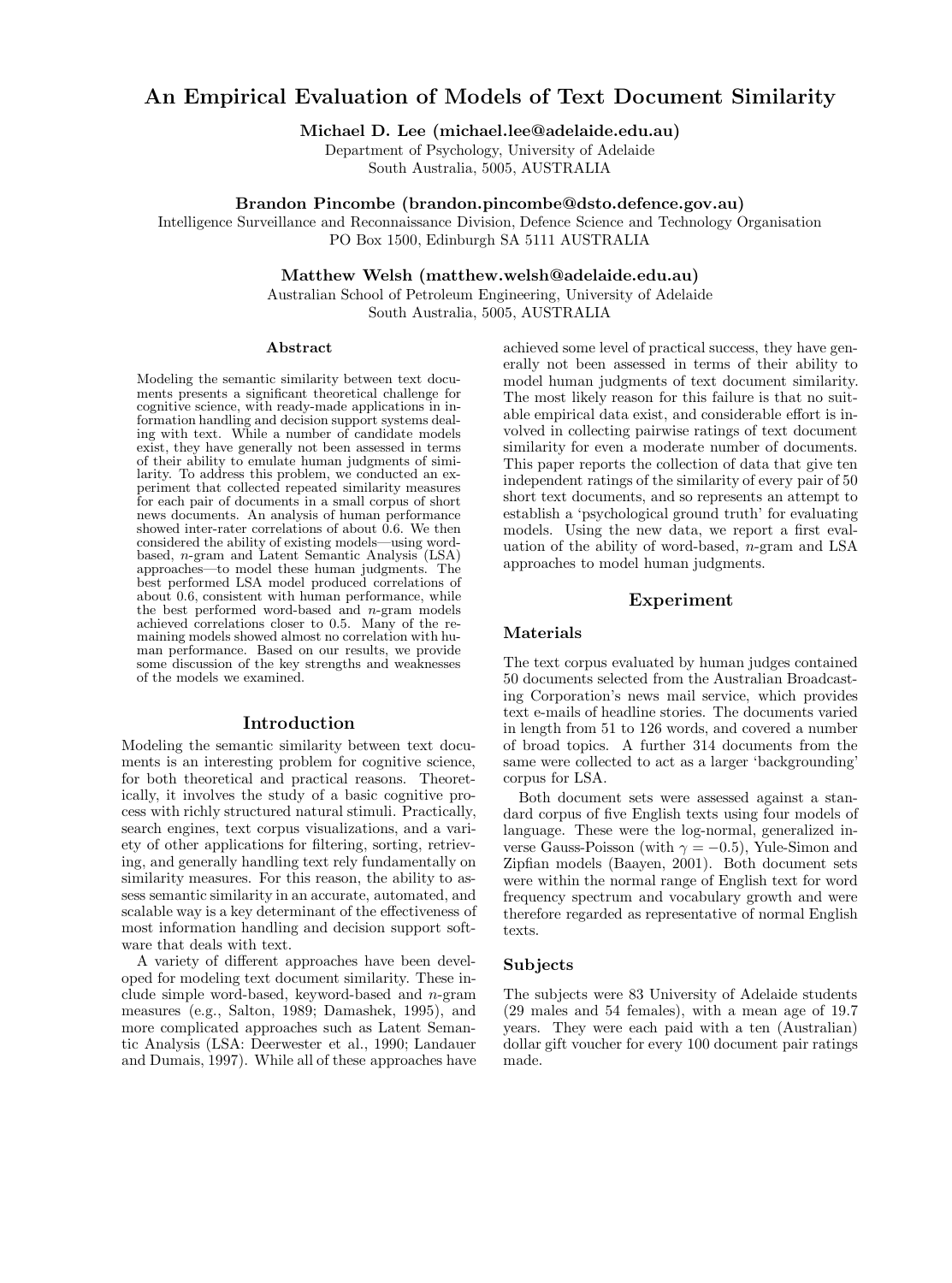#### **Procedure**

Subjects were asked to read and judge the similarity of documents presented in pairs displayed side by side. The full text of each document was always displayed. For each pair, a subject indicated how similar they felt the documents were on a five-point scale (with one indicating "highly unrelated" and five indicating "highly related"). Once a judgement had been made, another pair of documents was presented and the process repeated. Each possible pair of documents (excluding self-comparisons) was presented between eight and twelve times<sup>1</sup>. The pairings were presented in a random order, and which documents were shown on the left and right was also randomly determined.

#### **Basic Results**

The distribution of ratings over all trials revealed a heavy skew towards low similarity values, with frequencies of about 0.64, 0.18, 0.10, 0.06 and 0.02 for the similarity responses 'one', 'two', 'three', 'four' and 'five' respectively.

To test for individual differences in similarity ratings, the difference between every rating made by a subject and the overall mean for that document pair was calculated. The distribution of these difference scores is shown in Figure 1. The mean absolute difference is about 0.46 on the five-point scale and about 90% of the differences are less than one. We also produced a measure of 'inter-rater' correlation, by choosing one rating for each document pair at random, and measuring its correlation with the average of the remaining human judgments. The average of 1,000 such correlations was 0.605.

To test whether the left-right positioning of documents affected similarity judgment, the difference between the average similarity for both positionings was calculated. The average difference was 0.37 on the fivepoint scale, and more than 95% of all the pairs were within one point on that scale.

These results suggest that similarity judgments do not vary significantly across subjects or because of leftright positioning, and so similarity values for all presentations of each document pair were averaged. The resultant five-point similarity scores were then normalized to lie on a 0-1 scale for ease of comparison with the various models of similarity.

## **Evaluation of Automated Measures**

## **Document Representation**

After removing all punctuation and capitalization from the text, words were defined as unique strings separated by spaces. The corpus representations using



Figure 1: Distribution of differences between individual subjects ratings, and the overall mean for each document pair.

the complete set of words, and using that subset of the words not included in a standard set of common words (a stoplist) were both generated. In addition, n-gram representations (Damashek, 1995), based on sequences of  $n$  successive characters occuring in the text, were generated for  $n = 3, 4, \ldots, 10$ . Formally, each approach represents the corpus as a  $u \times v$  matrix of counts  $\mathbf{X} = [x_{ik}]$  where  $x_{ik}$  counts the number of times the *i*-th word or *n*-gram occurs in the *k*-th document. The value  $u$  is the number of words, number of words not in the stop list, or number of  $n$ -grams in the corpus, and  $v$  is the number of documents.

#### **Binary Similarity Models**

**Measures** In cognitive science, considerable attention has been given to the problem of modeling human similarity judgments for featural stimuli, where only the presence or absence of features is used to represent objects (e.g., Navarro and Lee, ress; Tversky, 1977; Tenenbaum and Griffiths, 2001). In the current context, this corresponds to a representation that does not count the number of times words occur in documents, but simply denotes whether they occur at all. Defining  $t_{ik} = 1$  if  $x_{ik} > 0$  and  $t_{ik} = 0$  if  $x_{ik} = 0$ allows different similarity models for binary representations to be defined in terms of four counts. For the i-th and j-th documents, the count  $a_{ij} = \sum_k t_{ik}t_{jk}$ is the number of words or  $n$ -grams in the corpus representation that are common to both documents, the counts  $b_{ij} = \sum_k t_{ik} (1 - t_{jk})$  and  $c_{ij} = \sum_k (1 - t_{ik}) t_{jk}$ are the distinctive words or n-grams that one document has but the other does not, and the count  $d_{ij} = \sum_{k} (1 - t_{ik}) (1 - t_{jk})$  is the number contained within neither document.

<sup>&</sup>lt;sup>1</sup>The intention was to present each pair exactly ten times, but an error in running the program resulted in about 10% of the pairings being presented eight, nine, eleven or twelve times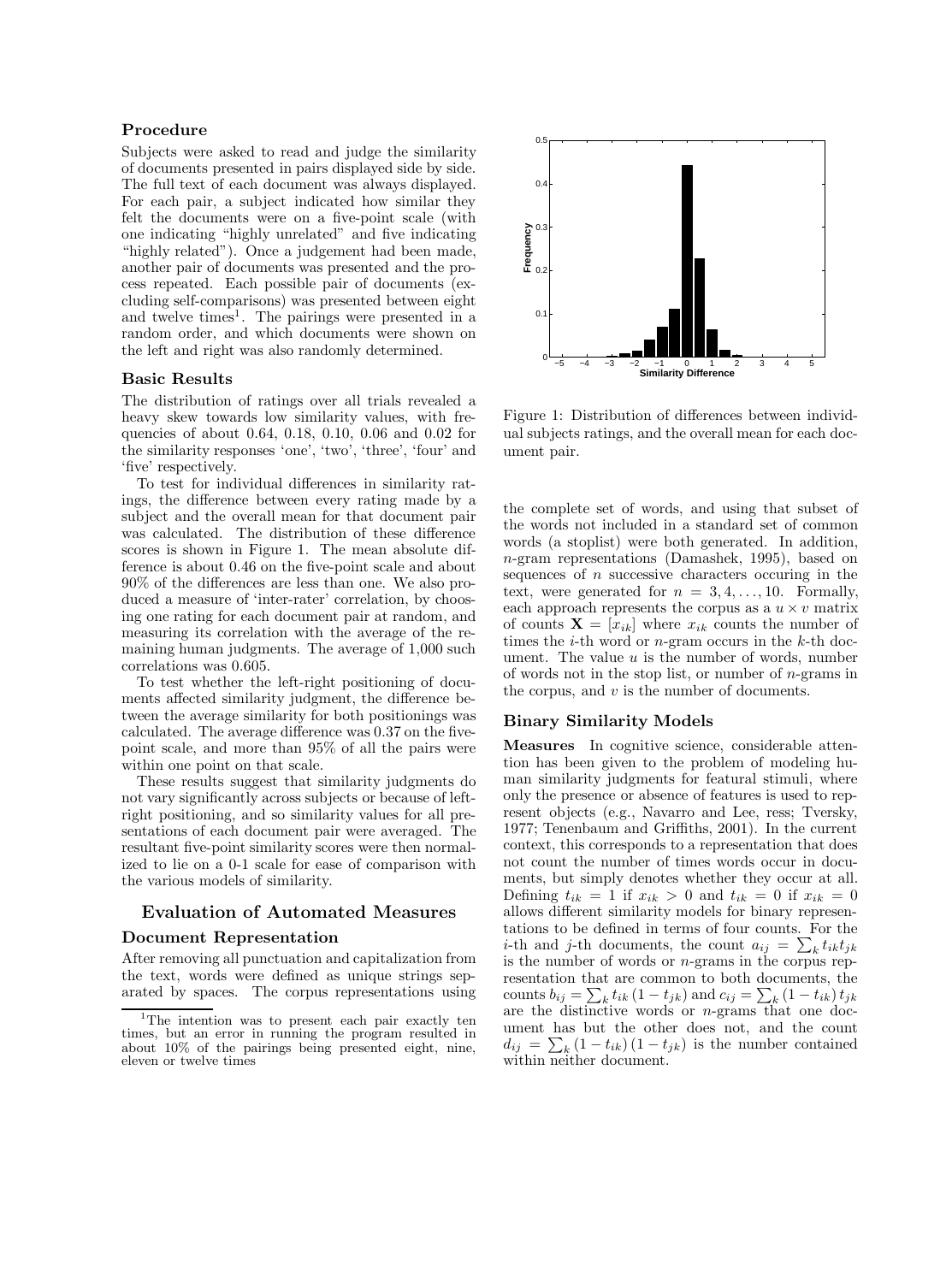Previous similarity modeling suggests three theoretically important alternatives based on these counts. The most widely used (e.g., Lee and Navarro, 2002; Shepard and Arabie, 1979) is the Common Features Model, which is a special case of Tversky's (1977) Contrast Model, and assumes simply that similarity is measured by the proportion of common features, so that:

$$
s_{ij}^{com} = \frac{a_{ij}}{a_{ij} + b_{ij} + c_{ij} + d_{ij}}.
$$

An alternative is Tversky's (1977) Ratio Model:

$$
s_{ij}^{rat} = \frac{a_{ij}}{a_{ij} + b_{ij} + c_{ij}},
$$

which measures similarity as the ratio of common to common and distinctive features. Finally, the Distinctive Features special case of the Contrast Model, which is equivalent to the similarity model used in discrete multidimensional scaling (e.g., Rohde, 2002), assumes that two stimuli become more dissimilar to the extent that one stimulus has a feature that the other does not, so that:

$$
s_{ij}^{dis} = \frac{a_{ij} + d_{ij}}{a_{ij} + b_{ij} + c_{ij} + d_{ij}}.
$$

Beyond these psychologically motivated measures, Cox and Cox (1994, p. 11) list another nine similarity measures based on the  $a, b, c$ , and  $d$  counts. We also evaluated these measures, but found that none outperformed the best of the three psychologically motivated measures.

**Results** Figure 2 shows the correlations between the human similarity measures, and those predicted by the Ratio, Common Features and Distinctive Features similarity models. These correlations are shown for complete binary and stopped binary word-based representations, and binary 3-gram through to 10-gram representations.

Figure 2 shows at least four clear results. First, the Ratio Model outperforms the Common Features Model for most representations, and both are significantly better than the Distinctive Features Model. Secondly, for the Ratio and Common Features Models, the stopped representation leads to better performance than using the complete word representation. Thirdly, the Ratio and Common Features Models achieve their best correlation using 7-, 8-, or 9-grams, with worse performance for smaller and larger lengths. In the best case, the models have a correlation of about 0.5 with human judgments.

#### **Count Similarity Models**

**Measures** For the corpus representations using counts, we tested the four symmetric similarity models



Figure 2: Correlations between the human similarity measures and all binary representations using three similarity models. CW=complete word, SW=stopped word, N3=3-gram, and so on. The dashed line shows the inter-rater correlation.

considered by Rorvig (1999). Using his terminology, these are the Correlation model:

$$
s_{ij}^{cor} = \frac{\sum_{k} x_{ik} x_{jk}}{\sum_{y} c_{ik} + \sum_{k} x_{jk}}
$$

,

the Jaccard model:

$$
s_{ij}^{jac} = \frac{\sum_k x_{ik} x_{jk}}{\sum_k x_{ik} + \sum_k x_{jk} - \sum_k x_{ik} x_{jk}},
$$

the Cosine model:

$$
s_{ij}^{cos} = \frac{\sum_{k} x_{ik} x_{jk}}{\left(\sum_{k} x_{ik}^2 \sum_{k} x_{jk}^2\right)^{\frac{1}{2}}},
$$

and the Overlap model:

$$
s_{ij}^{ove} = \frac{\sum_{k} x_{ik} x_{jk}}{\min\left(\sum_{k} x_{ik}^2, \sum_{k} x_{jk}^2\right)}.
$$

**Results** Figure 3 shows the correlations between the human similarity measures, and those predicted by the Jaccard, Cosine, Correlation and Overlap similarity models. Once again, these correlations are shown for complete and stopped word-based representations, and 3-gram through to 10-gram representations. Figure 3 shows that the differences between the four similarity models are very small, but that there are important differences in the performance supported by the underlying document representations. Stopped representation leads to better performance than the complete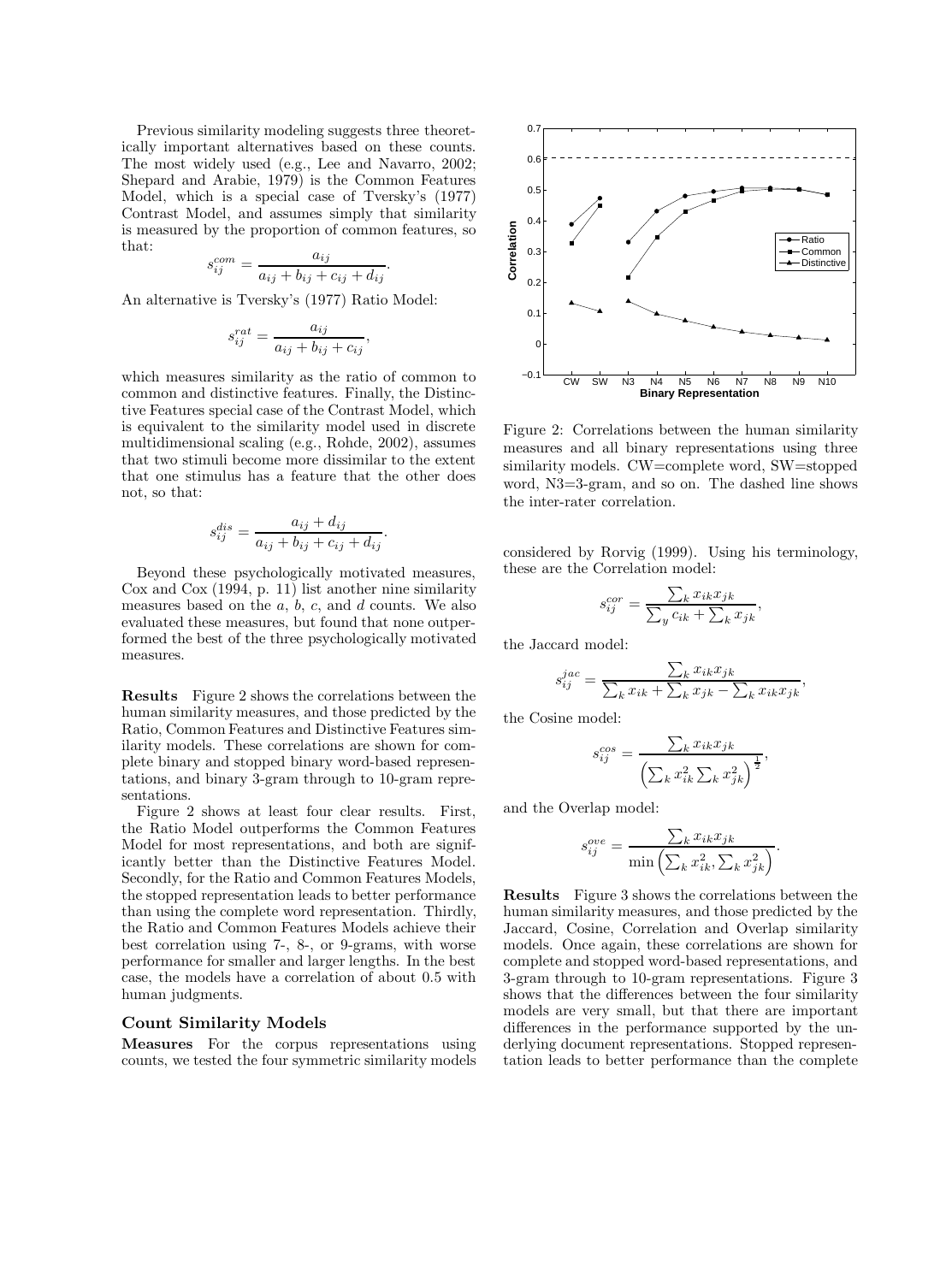

Figure 3: Correlations between the human similarity measures and all count representations using four similarity models. CW=complete word, SW=stopped word, N3=3-gram, and so on. The dashed line shows the inter-rater correlation.

word representation, as with the binary representation analysis. n-grams with length six or above are better performed than smaller lengths. None of the correlations reach the 0.5 level and, perhaps surprisingly, the count representations generally led to worse correlations with human performance than the binary representations.

#### **LSA Similarity Models**

**Measures** LSA begins with a  $n \times v$  matrix  $\mathbf{C} = [c_{ik}]$ where  $n$  is the number of words,  $v$  is the number of documents in the corpus, and  $c_{ik}$  is the frequency of the *i*-th word in the  $k$ -th document. There are three conceptually different components to the way LSA uses this document representations to measure similarity. These are the local weighting function, which measures the importance of a word within a document, the global weighting function, which measures the importance of a word across the entire corpus of documents, and the number of dimensions retained during the singular value decomposition, which makes assumptions about the complexity of the underlying semantic regularities expressed by the corpus.

The three local weighting functions we considered are based on the frequency of the  $i$ -th word in the  $k$ -th document. The first local weighting function was just this term frequency, the second was logarithmic in the frequency, and the third was binary, taking the value one if the frequency was non-zero. Intuitively, the first two local weights give increasing importance to more frequent words, but the logarithmic gives progressively smaller additional emphasis to larger frequencies, while the third measure is sensitive only to whether the word is in the document. The first global weighting function we considered normalized each word using the local weighting function, the second was an inverse document frequency measure, and the third global was an entropy measure. More details are provided by Pincombe (2004).

Local and global weighting functions are used to generate a weighted corpus representation  $\mathbf{W} = [w_{ik}]$ . In LSA, this weighted representation is subjected to singular value decomposition. This involves choosing a dimensionality  $d \leq m$  for the subspace representation, and finding the  $n \times d$  orthonormal matrix **U**, the  $d \times d$ diagonal matrix **D** and the  $m \times d$  orthonormal matrix **V** that minimize the squared difference  $\|\mathbf{W}-\mathbf{U}\mathbf{D}\mathbf{V}^{\mathrm{T}}\|$ .

The resulting  $n \times d$  matrix  $N = [n_{ik}]$  is a least squares best fit to **W** produced by zeroing all but the largest d coefficients of **D**. The document similarities are arrived at using a similarity measure similar to the earlier Cosine model, the exact form of which is

$$
s_{kj}^{cos} = \frac{\sum_{i} n_{ik} n_{ij}}{\left(\sum_{i} n_{ik}^2 \sum_{i} n_{ik}^2\right)^{1/2}}.
$$

For the original corpus, in both its complete and stopped forms, and using all nine possible pairings of local and global weighting functions, we considered dimensionalities of 10, 20, 30, 40, and 50. For the extended corpus, again in both complete and stopped forms, and using all weighting combinations, we considered dimensionalities of 10, 20, 30, 40, 50, 100, 150, 200, 250, and 300.

**Results** The results of these analyses are shown in Figure 4. It is clear that altering the local weighting function makes relatively little difference but that changing the global weighting function does make a difference. Entropy global weighting is generally superior to normalized weighting, and both are better than the inverse document frequency function. For the 50 document corpus, performance is best when there is no dimensionality reduction in the representation (i.e., when all 50 factors are used thus reducing LSA to a weighted vector space model). Peak performance for the extended 364 document corpus is better and is achieved when between 100 and 200 factors are used. Applying the stop word list leads to a significant improvement when using the (poorly performing) inverse document frequency global weighting function, and there is also a small improvement in most other cases. The best performed LSA models, correlate about 0.6 with human judgments, which is better than the keyword and  $n$ -gram vector space methods, and at the base level of inter-rater correlation.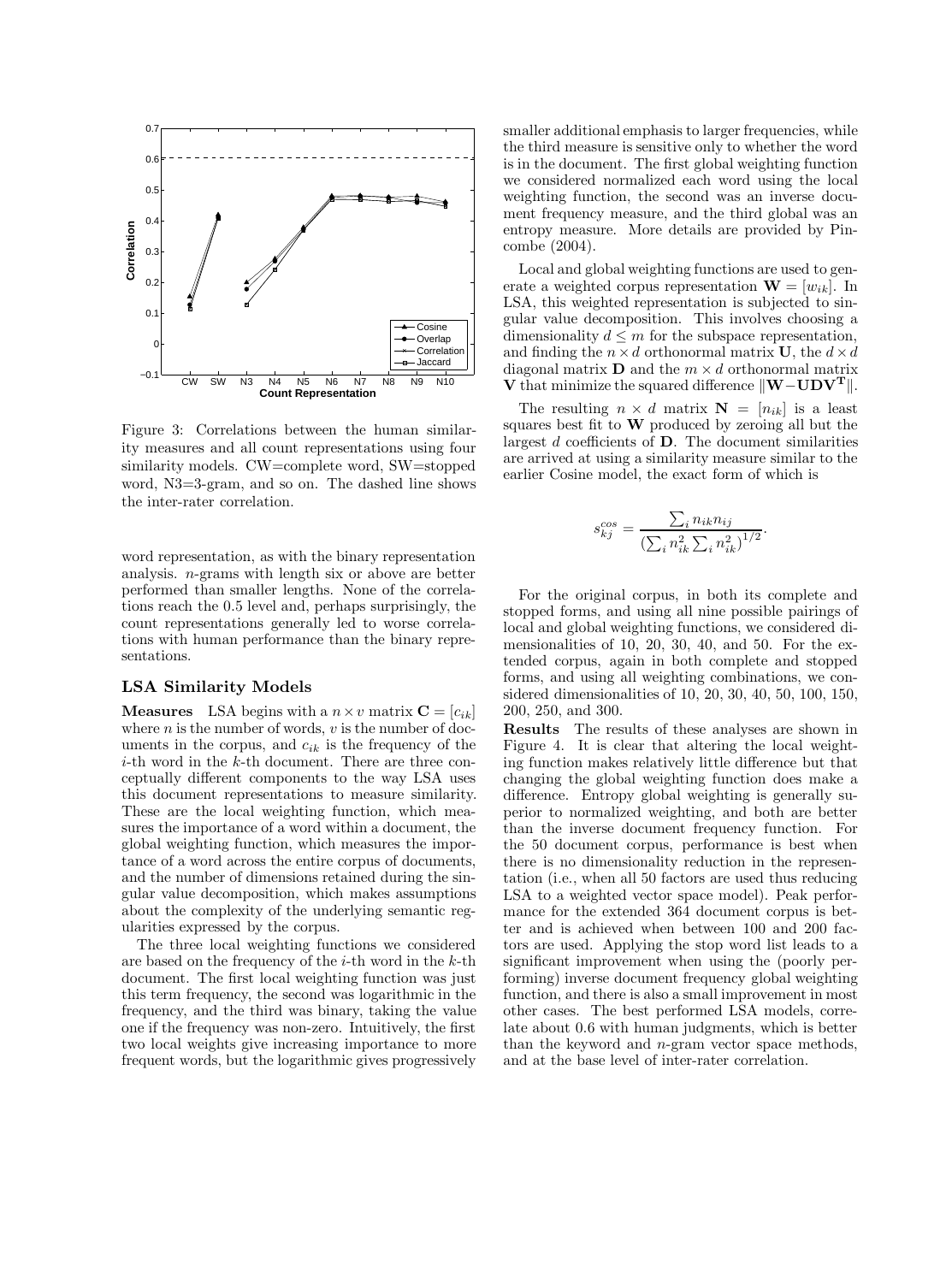

Figure 4: Correlations between the human similarity measures and nine LSA similarity models, for each of four situations corresponding to (a) the 50 document corpus; (b) the 50 document without stopwords; (c) the 364 document corpus; (b) the 364 document without stopwords. The nine similarity models consider every pairing of the binary ('bin'), logarithmic ('log') and term frequency ('tf") local weighting functions with the entropy ('ent'), normalized ('nml') and inverse document frequency ('idf') global weighting functions. The dashed lines shows the inter-rater correlation.

## **Conclusion**

We have argued that the automated measurement of the similarity between text documents is fundamentally a psychological modeling problem. This means that various existing methods, widely used in information science applications, ought to be assessed (at least in part) in terms of their ability to model human performance. This paper presents an assessment of keyword, n-gram and LSA approaches against human data for a small corpus of short news documents. We considered a variety of existing cognitive models, using different representational assumptions—including whether or not a stopword list was applied, whether word frequency was considered, what  $n$ -gram length was used, and how many LSA factors were used—and a variety of different similarity modeling assumptions.

Using an extended corpus to retain about 100 factors, LSA under the entropy global weighting function produced correlations of about 0.6, at the base level of inter-rater correlation.. The best performed keyword and n-gram models achieved correlations closer to about 0.5. Many of the methods we considered showed almost no correlation with human performance.

An examination of the relationship between modeled and human similarity values shows two clear regularities that highlight weaknesses in the models we examined. These regularities are well characterized by the scatterplots shown in Figure 5, which show the relationship between modeled and human values for all documents pairs, using the common and distinctive similarity models, with 8-gram binary representations. The performance of the distinctive model is typical of those with near-zero correlations, showing no systematic relationship between modeled and human values. The deficiencies evident for the common model, however, are more interesting. It is clear that when the model judges two documents to be highly similar, it is correct. Its weakness is that it fails to detect other high-similarity pairings, giving them relatively low values. In information science terms, if the task is to identify highly similar documents, the model has very good precision, but poor recall. It seems that the best performed models we examined are able to detect only a subset of the highly semantically similar document pairs.

These findings suggest alternative models of text document similarity. Alternatives could arise from new representations of text documents, specifying new similarity models, or both. The performance of the common features model in Figure 5 suggests that it works well when the underlying representations of two documents share features. More sophisticated representations might be able to identify the common features between the highly similar document pairs currently being missed. Obvious candidates for improved representation include those used by the topics model (e.g.,